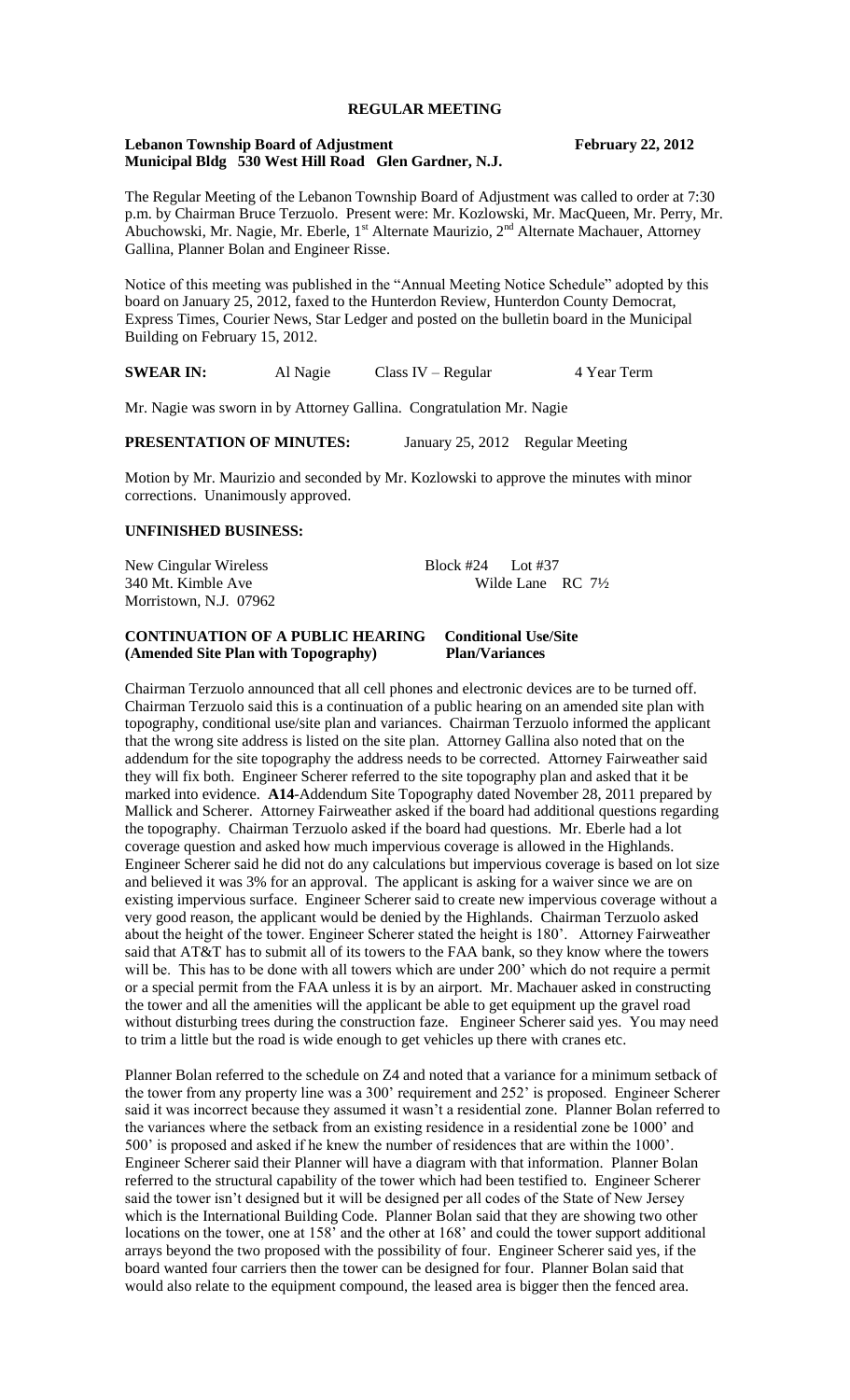#### **Lebanon Township Board of Adjustment February 22, 2012 Page 2**

Engineer Scherer agreed there is plenty of room and still be within the impervious coverage area. Planner Bolan asked about the sign the applicant plans on using. Engineer Scherer said it is a placard type sign that is shown on the plan. Planner Bolan asked about a landscaping plan. Engineer Scherer said any landscaping wouldn't do well on a gravel area. Engineer Scherer said it is a very dense area with coverage. Planner Bolan asked about color since two different colors are being shown depending on whether it is a mono-pole or a mono-pine. Engineer Scherer said the mono-pine is brown with the leaves being green.

Mr. Machauer asked if this could be an attractive nuisance and create problems. Engineer Scherer said it can happen where there has been vandalism done to the facility. Mr. Machauer asked if the gate will be locked and would there be a motion detection light that will come on. Engineer Scherer said yes. Attorney Fairweather said if there is a breach on the shelter, a silent alarm goes off at the hub which is tied to an AT&T Central Monitor. Mr. Maurizio asked about the electrical service. Engineer Scherer said they are proposing the service to be underground. Mr. Maurizio asked if it will be tied into a phone line. Engineer Scherer said yes. Engineer Risse said since you are staying on the existing impervious coverage the mono-pole will be 180' or the mono-pine 185' and asked if that was correct. RF Engineer Joseph said he went out to the site with a GPS and topography map to try to evaluate the actual highest point on the property. It turned out that the area would need to have trees removed and it would fall under the Highlands conditions. They needed to have the mono-pole where we wouldn't need to disturb any trees.

Planner Bolan referred back to the topography map stating where the field to the east of the dwelling is relatively the same height, the topography doesn't have the field and the two driveways on it. Engineer Scherer said it is approximately the same elevation. Planner Bolan asked if the driveway going up to the dwelling would be considered impervious and beyond that it would not be considered impervious. Engineer Scherer said yes, there is an old gravel road in the area and it becomes just an existing clearing. At this time, Chairman Terzuolo asked if there were any questions by interested parties. Attorney John Schmidt said he is representing Amanda Mesa who is an adjourning property owner. Attorney Schmidt asked if the area being used for the cell tower was 820 square feet. Engineer Scherer said yes 30' x 28'. Attorney Schmidt asked how far the tower would be from the property line. Engineer Scherer said 252'. Attorney Schmidt asked if there was any consideration as to how close to the neighbor's houses were when picking the site for the tower. Engineer Scherer said no. Attorney Schmidt asked to have a letter from Engineer Scherer marked into evidence. **O-1**-Letter from Engineer Scherer dated November 28, 2011. Attorney Schmidt asked if the reason the area of impervious coverage was picked was to be able to get Highlands's approval. Also, by having the tower on existing impervious coverage you would be able to get an exemption. Engineer Scherer said correct. Attorney Schmidt asked how close the tower would be to the existing house on the property. Engineer Scherer said 150' to 200'.

Attorney Schmidt asked once the facility is built and the branches are up, you would not notice the antennas especially from the distance of the roadway approximately 1000' and would it be visible from neighboring houses. Attorney Fairweather objected to the question. Attorney Schmidt read from the transcript of the first hearing which stated "when the facility is built and the branches are up you would barely notice the antennas especially from the distance from the roadway approximately 1000 ft." At the conclusion of Attorney Schmidt's questions, a redirect examination was done by Attorney Fairweather of Engineer Scherer. Chairman Terzuolo asked if there were any other questions by interested parities. The following person Richard Kornicke had questions of Engineer Scherer.

Attorney Fairweather said she had one more witness. Planner James Dowling was sworn in at this time. Attorney Fairweather had the following marked into evidence: **A-15** photo location aerial, **A-16** aerial showing the distance to residences. Attorney Fairweather said they have a series of 4 photo simulation boards which was marked at **A-17 (1-4).** Planner Dowling made a presentation to the board, stating the property consists of 33 acres in the RC zone off of Route 513 on Wilde Lane. Planner Dowling went through the conditional use standards which are permitted in the RC zone. The structure is approximately 5' at the base and about 1½' at the top of the pole. There will be 12 antennas which are 12" wide and they're about 4½' in height. The equipment compound at the bottom with the shelter which is a structure about 10'-11 tall and about 12' by 24'. All the equipment goes in the shelter with a door on one end. There will be a board-on-board fence surrounding the equipment compound. The compound is 252' to the closest property line and 575 to the rear property line and 341' to a front property line.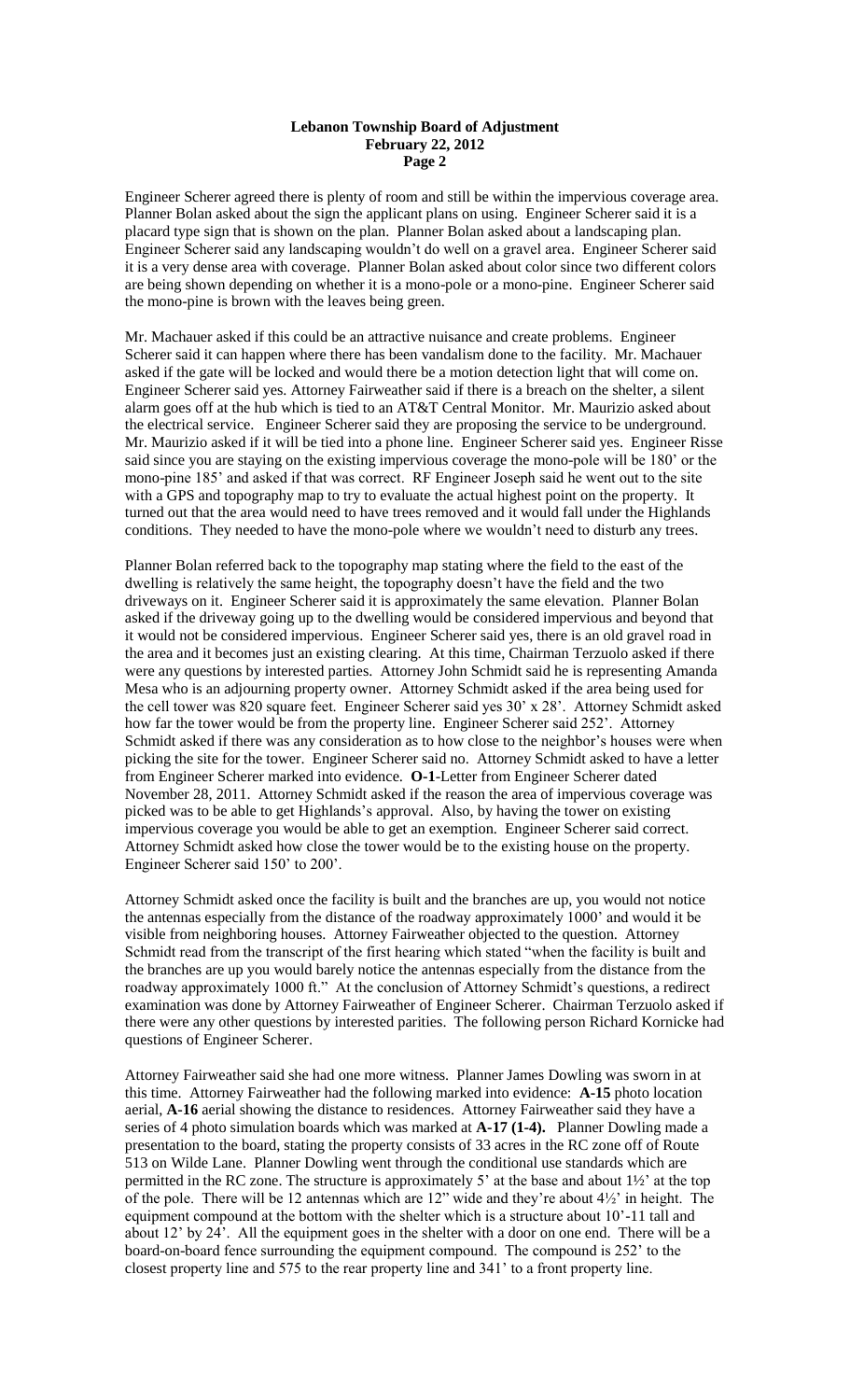#### **Lebanon Township Board of Adjustment February 22, 2012 Page 3**

Planner Dowling reviewed for the board the variances that are needed. Planner Dowling said since they don't have an existing structure, it is a conditionally permitted use in all districts with meeting a series of specific conditions. Those conditions are to show need which the applicant did through the RF Engineers testimony in terms of the gap in service. The ordinance has a priority schedule which lists the priorities. Priority #11 would be a new tower in a residential transportation zone. A D1 Variance is needed since they will be a second principal use on the property. The applicant also needs bulk variances which they are in need of a C variance for having residences within 1000'. Planner Dowling referred to the D1 versus the D6. There is case law in New Jersey concerning wireless communications, but you still need to show positive and negative criteria for a D variance. The positive criteria means we need to show special reasons exist and to show that the general welfare has been met. Planner Dowling said this site is particularly suited and there are a bunch of reasons. One being the gap in service, also this lot is a large lot consisting of approximately 32 acres; it has a heavy tree line and the area where the tower will be located is already disturbed. Regarding the negative criteria, with this site they will not create a substantial detriment. There is no glare, vibration, smoke, odor which is not like a traditional commercial use, there is minimal nose associated with the use. There is no lighting on the tower but there will be a motion sensor on a timer so someone could come to the site at night.

Planner Dowling showed the board three photographs. The first one is an existing photo showing the balloon, the second one is a photograph of the simulation showing the tower and the third is a simulation showing the tree pole. Exhibit **A17(2)** which is the existing view of the site looking northeast from Meiers Lane. The third photo simulation is a view of the site from Route 513 near Buffalo Hollow Road. **A17(4)** is a view of the site looking west from the west end of Doefield Road. After reviewing all the photos for the board, Planner Dowling referred to the negative criteria and questioned whether we want to impair the zone plan or the zone elements by granting the variance by this "D" variance. This use is conditionally permitted and the applicant feels they meet the conditions. Planner Dowling said he believes the variance would advance the purposes of the wireless ordinance which is to protect the community from adverse impacts of towers and by locating on this site it certainly will do just that.

Planner Dowling said they can paint the monopole any color the board wishes. It is usually galvanized steel, but they can be painted any color and the antennas can be painted sky blue with the gray to fade in. Planner Dowling said the benefits outweigh the detriments. Regarding the bulk variances referring to the 1000' from residences. **A16** shows the distances to residential homes. With the 1000' standard there are 15 residences within the 1000' with the closest one being 560' from the tower. This would be a C2 variance and by granting a C2 variance the purpose of the MLUL would be advanced. The FCC license shows that we serve the general welfare. They will be consistent with all national, international building codes which advances the public health and safety aspect. Planner Dowling said the C Variance can be granted without substantial detriment with the nearest residence being 560' away and there is exceptionally heavy tree coverage. Also, the benefits of the deviation substantially outweigh the detriments because it improves access to telecommunications, emergency use and multi-carrier poles. At the conclusion of Planner Dowling's testimony, Chairman Terzuolo announced the board will take a recess at this time at 8:55 p.m.

When the board reconvened at 9:10 p.m. Chairman Terzuolo asked if the board had questions of Planner Dowling. Mr. Eberle asked if the applicant had looked at other locations on the property and referred to the other road that went up to the field. Planner Dowling asked if he was referring to the Christmas trees. Mr. Eberle said yes. Mr. Eberle asked if it was going to be a problem getting trucks and equipment up the lane and having emergency access. Planner Dowling said he has been involved in numerous sites that have comparable gravel roadways and there hasn't been a problem. Mr. Abuchowski asked if there was about 450' of woods along with under growth. Planner Dowling said yes. Mr. Abuchowski asked if the base of the pole and the structure would it not be visible from the house and asked what the height of the trees were within the 450' Planner Dowling said from testimony at the last meeting the height of the trees was 130' -150'. Mr. Abuchowski noted they would have to physically look through the trees on an upward angle in order to see anything. Planning Dowling said yes.

Mr. MacQueen said in the ordinance one of the reasons to allow a tower in a residential zone was if it were in a residential transportation zone. Planner Dowling said yes that would be one of the preferred locations. Planner Dowling said it is a combination of a residential zone and a transportation corridor since it is on Route 513. Mr. MacQueen asked how many houses are affected at the other site on Route 513. Planner Dowling said between 30-35 residences within the 1000'. Mr. MacQueen referred to a comment made earlier about fire apparatus being able to